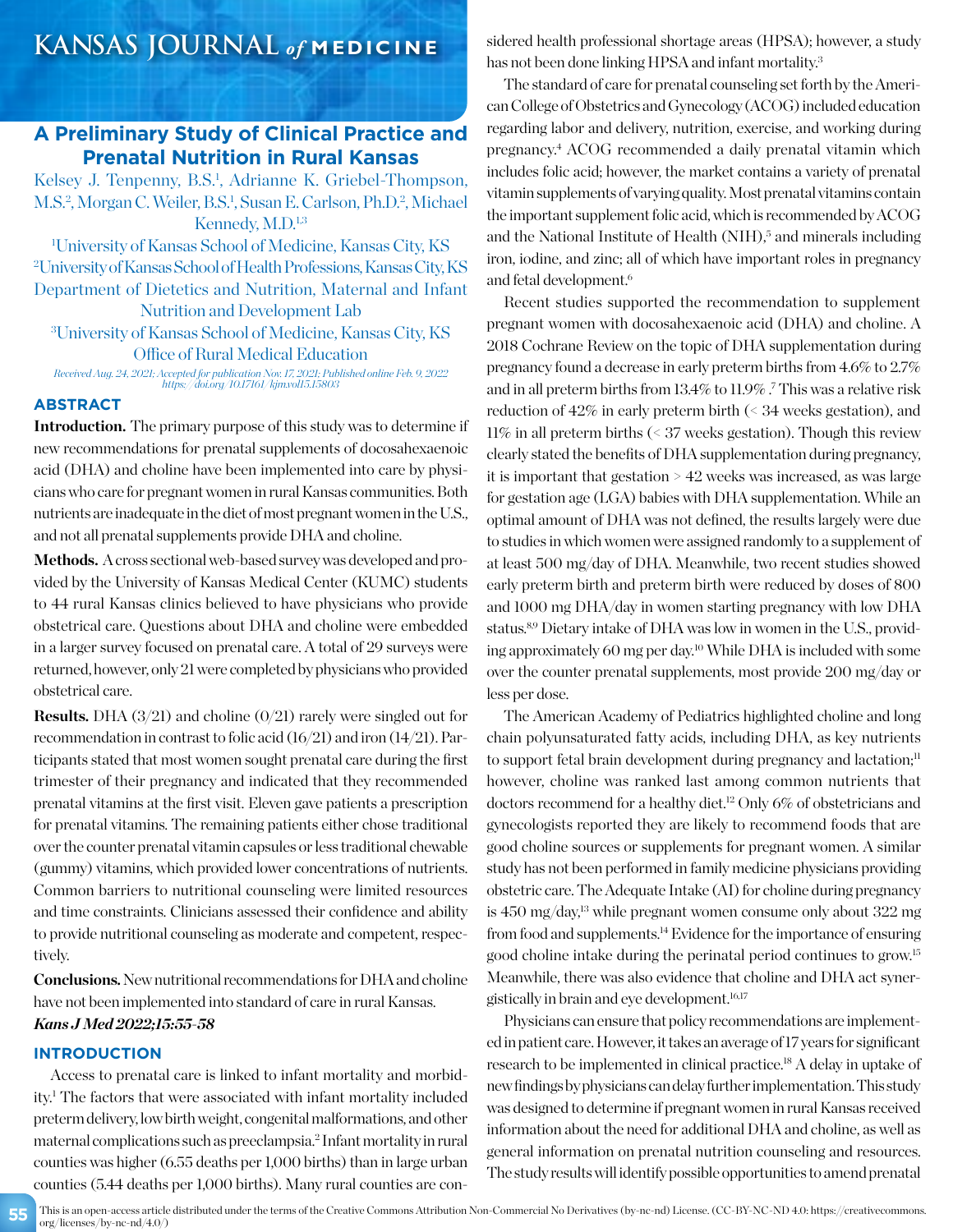nutrition counseling provided to women by obstetrical providers. We hypothesized that recommendations for DHA and choline have not been implemented into standard of care in rural Kansas.

### **METHODS**

The study was approved by the Institutional Review Board at the University of Kansas Medical Center (KUMC). The survey used a cross sectional design. Prior to releasing the survey, nine physicians providing obstetrical care at KUMC completed the survey and made recommendations for clarifying the survey prior to implementation. Their data were not analyzed.

All 44 KUMC medical students in the Summer Training Option in Rural Medicine (STORM) program provided the web-based "Prenatal Nutrition Survey" as a REDCap® link to rural Kansas preceptors. Preceptors were considered rural if their practice took place in counties outside of the top six urban counties of Johnson, Wyandotte, Leavenworth, Sedgewick, Shawnee, and Douglas. All student researchers received basic interview training the week before the program began and completed a Human Subjects Committee (HSC) on-line training course.

Informed consent was sought at the beginning of the survey. Participants were asked about their practice demographics, patient choices on prenatal care, prenatal supplements, and barriers in providing that care in rural settings. Lastly, participants were asked about their confidence and self-assessed ability to provide patients with nutrition guidance. To be included in the analysis, surveys needed to be completed by participants with either a Doctor of Medicine (M.D.) or Doctor of Osteopathic (D.O.) degree and who provided prenatal care. A total of 29 of the 44 surveys were returned, however, eight were excluded from our analysis. Specifically, one was excluded because the individual who completed the survey did not provide informed consent, two others were excluded as they were not an M.D. or D.O., and five respondents did not provide obstetrical care. Statistical analysis included descriptive statistics and frequencies. Statistical Analysis Software (SAS) version 9.4 was used to complete data analysis.

### **RESULTS**

Results are reported in frequency or sample size for each question and percentages. Of the 44 obstetric providers in rural Kansas, a total of 21 responses were used in analysis, giving a 47.7% response rate. The professions of the sample included 20 M.D.s and 1 D.O. Length of practice ranged from less than 1 year to 33 years. Of the 21 participants, five (23.8%) reported caring for one to ten pregnant women per year, six (28.6%) reported caring for 11 - 25, nine (42.9%) reported caring for 26 - 50, and one (4.8%) reported caring for 51 - 100. These physicians reported providing pre-pregnancy counseling, prenatal care, delivery services, and postpartum care. Nineteen participants (90.5%) reported that greater than half of their patients seek prenatal care in the first trimester.

Eighteen participants (85.7%) reported they would recommend prenatal supplements during pre-pregnancy counseling; although, most participants (90.5%) reported that less than 25% of their patients sought pre-pregnancy counseling. A comment by one participant clarified that they selected pre-pregnancy counseling on the questionnaire as the time they would recommend a prenatal supplement or vitamin, but so few women seek pre-pregnancy counseling that the

## **KANSAS JOURNAL** *of* **MEDICINE PRENATAL NUTRITION IN RURAL KANSAS**

 *continued.*

recommendation for prenatal supplements or vitamins usually occurred at the first appointment patients are seen during the pregnancy.

Physicians were asked to select the type of supplements and vitamin options that patients in their practice choose. Eleven participants (52.4%) responded that women choose prescription prenatal supplements and 17 (81%) selected that women choose over-the-counter prenatal supplements. All 11 who chose prescription also selected over-the-counter supplements. Only one participant (4.8%) selected women choose to consume no prenatal supplements or vitamins. When asked to comment on preference on type of prenatal vitamin, respondents reported a preference for prescription prenatal supplements or vitamins, due to the increased amount of folic acid and preference and tolerance of patient. Most women selected over-the-counter prenatal supplements with about half selecting gummy prenatal supplements.

Participants were asked if they recommend specific nutrients to be included in prenatal supplements and could choose more than one option (Table 1). Folic acid and iron were chosen most frequently, with 16 (76.2%) and 14 (66.7%) of the participants, respectively. Less frequently recommended were vitamin B6  $(8/21, 38.1\%)$ , vitamin D $(6/21, 38.1\%)$ 28.6%), and DHA (3/21, 14.3%). Choline and iodine were not chosen by participants. Two participants reported recommending other nutrients but did not offer comments. A comment by one participant stated that they sometimes recommended many of the nutrients, but on a caseby-case basis. As for herbal supplements, 19 participants reported that their patients do not choose to use herbal supplements during pregnancy. Comments on this topic included: herbal supplements are not safe or recommended as they are not well researched or regulated, and safety has not been established.

| <b>Nutrient</b> | $N(\%)$     |
|-----------------|-------------|
| Folic acid      | 16/21(76.2) |
| Iron            | 14/21(66.7) |
| Vitamin B6      | 8/21(38.1)  |
| Vitamin D       | 6/21(28.6)  |
| <b>DHA</b>      | 3/21(14.3)  |
| Choline         | 0/21(0)     |
| Iodine          | 0/21(0)     |
| Other           | 2/21(9.5)   |

**Table 1. Physician's recommendations for prenatal nutritional supplements.**

Counseling on nutritional information in pregnancy was completed by a variety of clinic personnel (Table 2). All participants (100%) selected physicians provide education on nutrition. Nurses (12/21, 57.1%), midwives (2/21, 9.5%), and registered dietitians (7/21, 33.3%) were less frequently selected as providing additional counseling. The reported format of informational material provided to women were written handouts (17/21, 81%), prenatal classes (16/21, 76.2%), and guided internet searches (6/21, 29%). Barriers to providing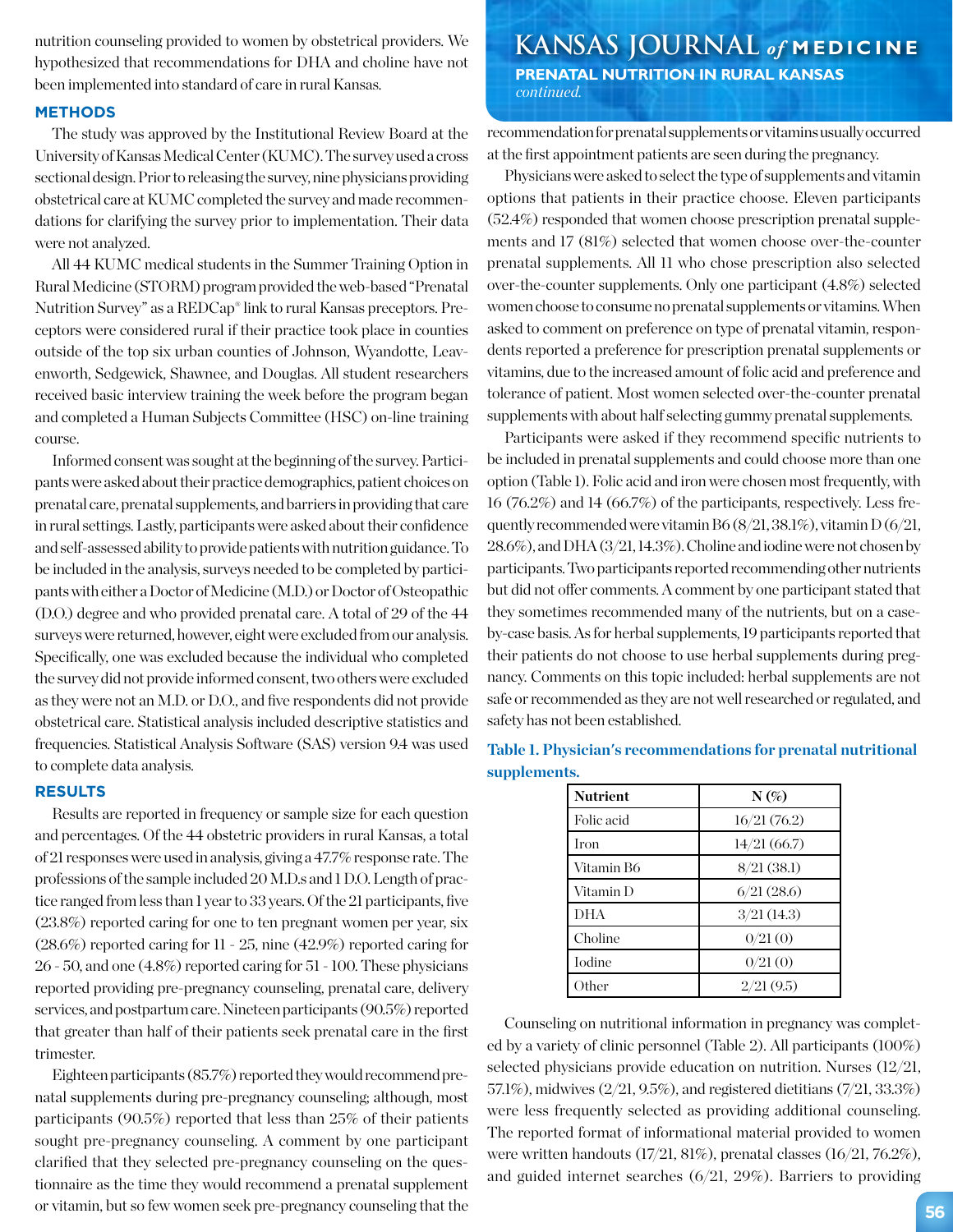## **KANSAS JOURNAL** *of* **MEDICINE PRENATAL NUTRITION IN RURAL KANSAS**

*continued.*

information on nutrition to patients included time constraints (13/21, 61.9%), lack of community resources  $(7/21, 33.3\%)$ , and other  $(1/21, 1)$ 4.8%). Participants commented that limited community services and time are the chief barriers. Resources available to patients included a hospital or clinic registered dietitian (14/21, 66.7%), a referral less than 50 miles away (4/21, 19%), and a referral greater than 50 miles (3/21, 14.3%).

| Who provides counseling       | $N(\%)$     |  |
|-------------------------------|-------------|--|
| Physician                     | 21/21(100)  |  |
| Nurse                         | 12/21(57.1) |  |
| Midwife                       | 2/21(9.5)   |  |
| Registered dietitian          | 7/21(33.3)  |  |
| <b>Counseling format</b>      |             |  |
| Written handouts              | 17/21(81.0) |  |
| Prenatal classes              | 7/21(33.3)  |  |
| Guided internet searches      | 6/21(28.6)  |  |
| <b>Barriers to counseling</b> |             |  |
| Time constraints              | 13/21(61.9) |  |
| Lack of community resources   | 7/21(33.3)  |  |
| Other                         | 1/21(4.8)   |  |
| Additional resources          |             |  |
| Registered dietitian          | 14/21(66.7) |  |
| Referral less than 50 miles   | 4/21(19.0)  |  |
| Referral more than 50 miles   | 3/21(14.3)  |  |

### **Table 2. Nutritional counseling during pregnancy.**

Participants answered questions on organizations and resources used to keep up-to-date on new information. The American Academy of Family Physicians/Kansas Academy of Family Physicians was the most frequently selected with 18 participants (85.7%) referring to this source, followed by ACOG being referred by 17 participants (81%), and 7 participants (33.3%) referring to the U.S. Centers for Disease Control and Prevention. No participants reported use of resources from the Academy of Nutrition and Dietetics or the World Health Organization (WHO). UpToDate® was reported as the most used resource with 90.5% (19/21) of participants selecting this option, followed by academic journals (8/21, 38.1%). Live continuing medical education was selected by 57.1% (12/21) of participants as a format of obtaining new knowledge. Other resources reported by participants included additional publication and texts, and their partners.

Finally, participants were asked to self-assess their ability to provide information on nutritional requirements during pregnancy and their confidence on this topic (Table 3). Self-assessed ability was rated from beginner, developing, competent, and advanced. Most participants reported competent ability (16/21, 76.2%), with three participants (14.2%) rating themselves developing and two (9.5%) as advanced. Confidence was rated as minimally, somewhat, moderately, and very confident. Most (14/21, 66.7%) reported they are moderately confident on nutritional requirements of pregnancy, five (23.8%) reported feeling very confident, and two (9.5%) were somewhat confident in their ability to provide prenatal nutritional counseling.

| Table 3. Physician's confidence in their ability to provide pre- |  |
|------------------------------------------------------------------|--|
| natal nutritional counseling.                                    |  |

| Confidence           | $N(\%)$                 | Self-assessed ability | $N(\%)$     |
|----------------------|-------------------------|-----------------------|-------------|
| Minimally confident  | 0/21(0)                 | Beginner              | 0/21(0)     |
| Somewhat confident   | 2/21(9.5)               | Developing            | 3/21(14.3)  |
| Moderately confident | $14/21(66.7)$ Competent |                       | 16/21(76.2) |
| Very confident       | 5/21(23.8)              | Advanced              | 2/21(9.5)   |

### **DISCUSSION**

These findings correlated to the hypothesis that new nutritional recommendations have not been implemented into standard practice in rural Kansas. Recent studies have shown that DHA is an important nutrient during pregnancy,<sup>7</sup> and the National Academy of Medicine has set a choline intake of 450 mg as an AI during pregnancy;<sup>13</sup> however, few of the respondents to our survey recommended DHA and none recommended choline. These results could be related to the time it takes for new information to become a standard of care. Even though an AI was set for choline during pregnancy in 1998,<sup>13</sup> implementation could have been delayed because it was understood only recently that dietary intake of choline did not meet the AI for most women.14 The reported confidence and ability levels could be referring to nutrients like folic acid and iron that have been studied and in standard practice for many years. It also was possible that those surveyed misunderstood the question, considering one physician said each nutrient could be recommended on a case-by-case basis.

Americans living in rural communities face barriers in access to healthcare, especially women seeking prenatal care. According to the 2010 U.S. Census Bureau data, 17% of the U.S. population lives in rural communities, while only 9% of physicians practice in these areas.<sup>17</sup> The situation is similar in Kansas, where 25 of the 105 counties are designated as a whole county primary care HPSA and an additional 89 counties have some level of HPSA. This was reflected in the small number of physicians providing obstetrical care in rural Kansas. The work by Kennedy et al.<sup>19,20</sup> has identified just 44 physicians providing obstetrical care in this area, which were the sample we sought to obtain for this study.

A limitation of the research was the small sample size. Results were obtained from only 29 of the 44 physicians whose practice includes obstetrics, with only 21 of the 29 respondents meeting all inclusion criteria to be included in the study. The COVID-19 pandemic meant that not all physicians were able to be contacted in-person, decreasing the intended sample size. However, the sample size was large enough to serve as a starting point for further investigation and to consider how to best provide information on the importance of DHA and choline to physicians caring for pregnant women in Kansas. Our findings cannot be generalized to physicians practicing in urban and suburban settings, although there was evidence to suggest that the findings for choline could be similar.12